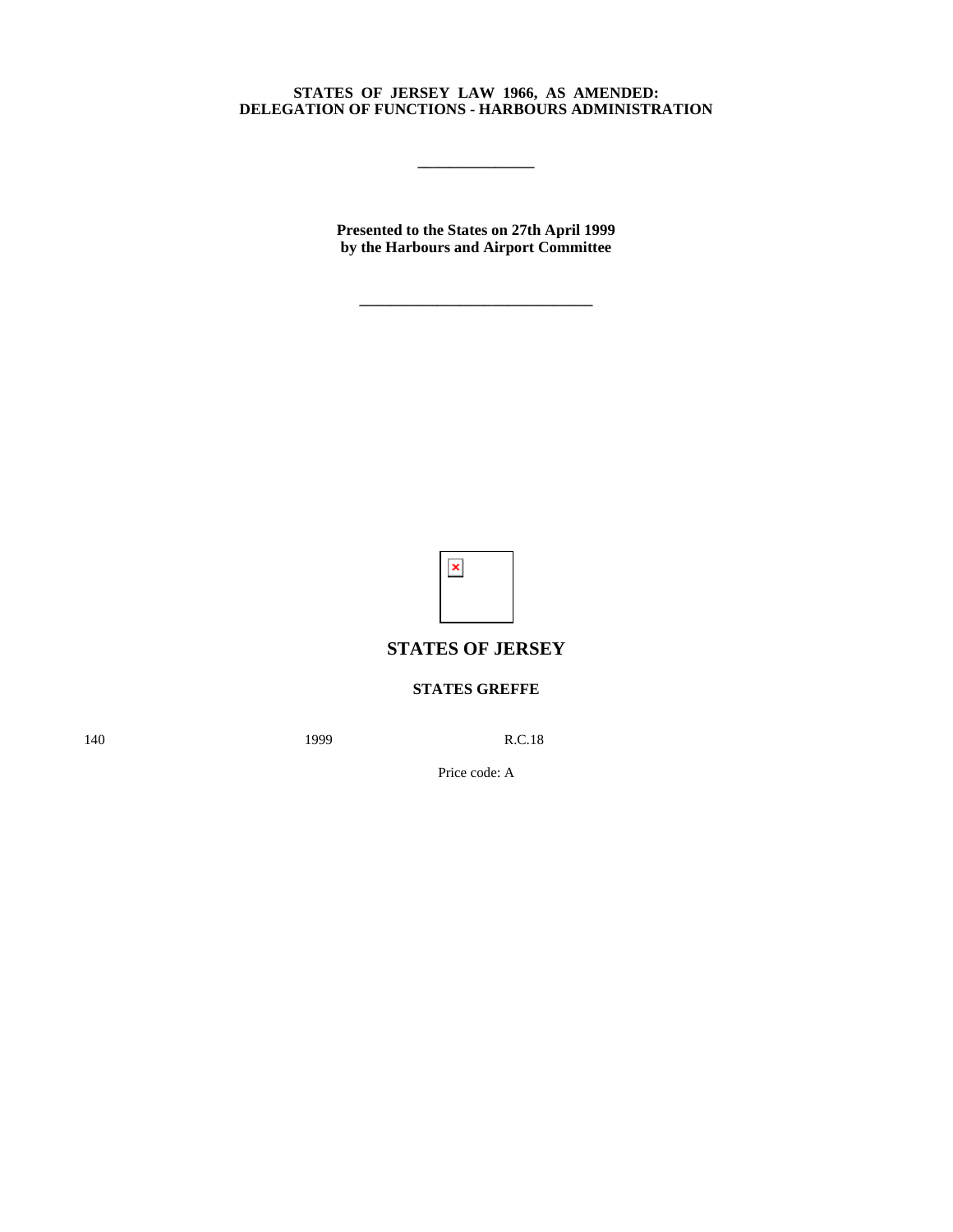## **Report**

On 9th April 1999, the Harbours and Airport Committee made an Act delegating certain of its functions under the Harbours (Jersey) Regulations 1962, as amended.

The terms of the delegation were recorded in an Act of the Committee as follows -

"7. The Committee, with reference to Act No. 8 of 26th March 1998 of the Committee as previously constituted considered a report dated 24th March 1999 from the Harbourmaster regarding the delegation of statutory powers. The Committee agreed, in pursuance of Article 36A of the States of Jersey Law 1966, as amended, to delegate with immediate effect to the Harbourmaster certain functions under the Harbours (Jersey) Regulations 1962, as amended, as follows -

| <b>Legislation:</b>              | Harbours (Jersey) Regulations 1962, as<br>amended, Part I (Powers<br>of the<br>Committee).                                                                                                                                            |
|----------------------------------|---------------------------------------------------------------------------------------------------------------------------------------------------------------------------------------------------------------------------------------|
| Delegate:                        | Harbourmaster.                                                                                                                                                                                                                        |
| <b>Function:</b>                 | To<br>restrict<br>harbours<br>access<br>to<br>(Regulation 1), removal of unserviceable<br>and<br>other<br>vessels<br>obstructions<br>(Regulation 2), circulation and parking<br>of vehicles and posting of notices<br>(Regulation 3). |
| Scope of delegation:             | Any action taken by the Harbour-master<br>must conform with Merchant Shipping<br>legislation and conventions in force in<br>Jersey and with any codes of practice<br>approved by the Committee.                                       |
| <b>Legislation:</b><br>Delegate: | Harbours (Jersey) Regulations 1962, as<br>amended, Part III (Duties of Master and<br>Owner).<br>Harbourmaster.                                                                                                                        |
| <b>Function:</b>                 | Action to be taken under Regulation 5<br>following failure of a master to carry out<br>directions<br>of<br>the<br>Harbourmaster<br>requiring movement of a vessel.                                                                    |
| Scope of delegation:             | To conform with agreed Committee<br>policies and agreed codes of practice.                                                                                                                                                            |
| <b>Legislation:</b>              | Harbours (Jersey) Regulations 1962, as<br>amended, Part IV (Provisions governing<br>ships bringing petroleum spirit into a<br>harbour) and Part IVA (Provisions<br>governing the conveyance, loading and<br>unloading of explosives). |
| Delegate:                        | Harbourmaster.                                                                                                                                                                                                                        |
| <b>Function:</b>                 | To authorise an officer to discharge the<br>of inspection<br>functions<br>to<br>ascertain<br>whether the requirements of Parts IV<br>(Regulation 21) and IVA (Regulation<br>23I) of the Regulations are being carried<br>out.         |